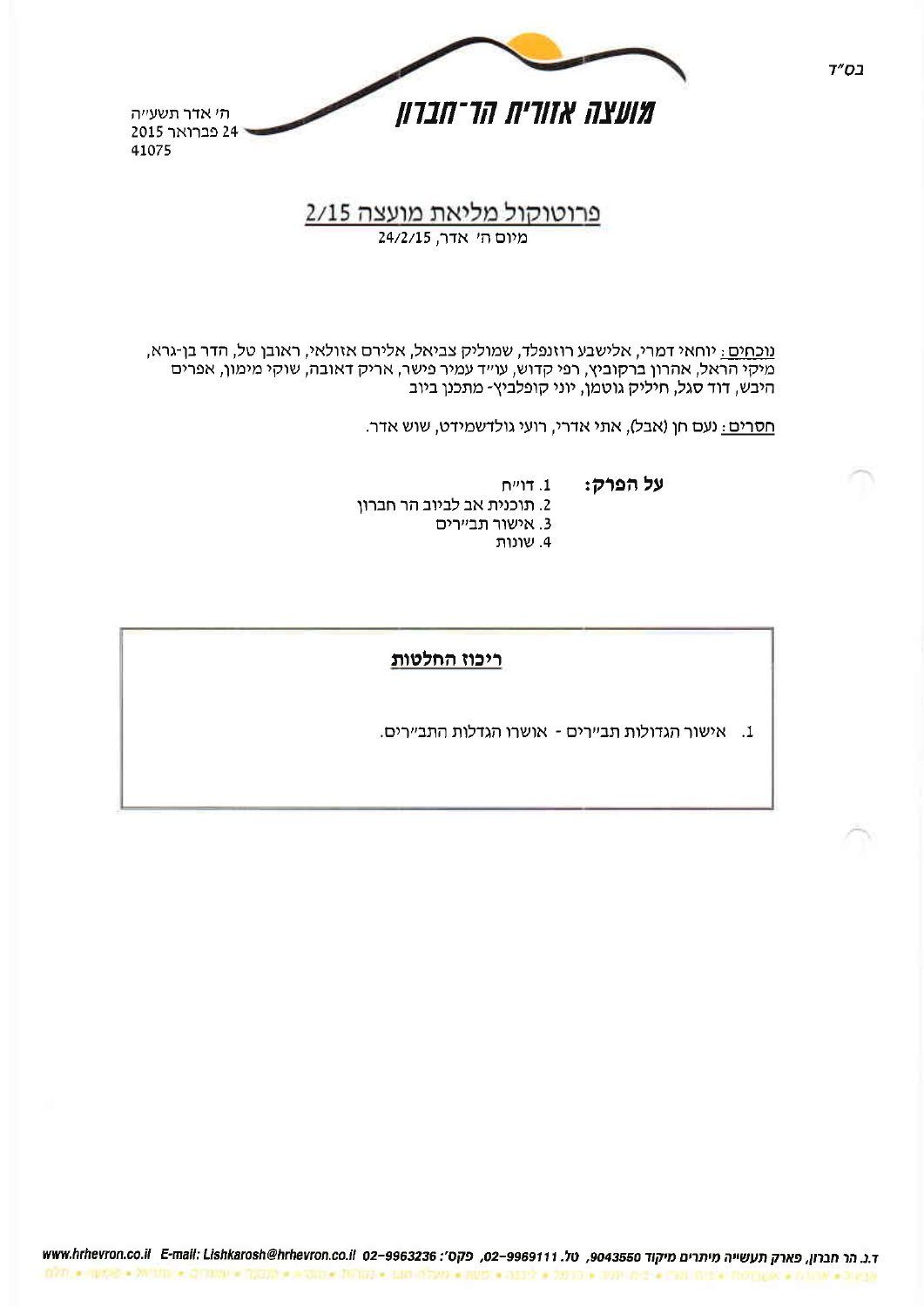

1.1. דֶוִייְחַ/ דְּוַדְ סְגַלֵּ – מִבְקָר פְּנִים חדש – נְכֵנֶס לְעָבּוֹדָה החודש. נְאַחְל לו ברכה והצלחה.

- 1.2. בחירת המנכ״ל החדש מתעכבת אני מניח שזה יקח מספר שבועות. לקחתי חברה מקצועית שהיא מבצעת את המיונים בעבורי. היו כ- 500 פניות. מהם החברה מיינה כ-30-40 איש. נפגשתי עם 10 אני מחפש את הכי מתאים, הכי מוצלח. זוהי משרת אמון ואני מקווה שתוד כמה שבועות אסיים ואמצא את המחליף לאפרים.
	- 1.3. מנהל מחלקת החינוך הפתיע אותנו בהודעת הסיום שלו. אנו נצא בקרוב עם מכרז למנהל אגף החינוך והמתנ״ס.
- 1.4. רדיו גלי ישראל המינהל החרים את המשדר. אני בטיפול מול המינהל על-מנת להחזיר את השידורים להר.
- 1.5. מחסום מיתר, אני מתקדם מול מנהלת המעברים ומול גורמי הביטחון על התקנת מצלמות L.P.R מצלמות שיזהו את רכבי התושבים ויקלו על המעבר.
	- <u>1.6. עבודות עפר הבגרים יידופקיסיי בהר בכל פינה עבודות הפיתוח בעיצומם .</u>

עומרים - 50 מגרשים שמעה - 16 מגרשים מעייח -- 16 מגרשים מעון -- 10 מגרשים עתניאל – בגבעה המזרחית נגוהות – 10 יחידות סנסנה – 54 מגרשים (כרגע תקוע בבגייצ)

- 1.7. עבודות עפר במיתרים להקמת חווה סולרית 10 כלים מכשירים את הקרקע 64 דונם להקמת החווה הסולארית.
	- 1.8. הצגת השרותים החברתיים לטובת תושבי הר חברון : התקיים ערב ביוזמת אלישבע רוזנפלד חברת המליאה. השתתפו בערב כ-70 איש/ה שבאו לשמוע ולהיחשף לשרותי המועצה בתחום. יישר כח לכל העושים במלאכה.
		- 1.9. כפר סטודנטים אנו מנסים לקדם את הפרויקט בישוב שמעה. הייעד עד אוקטובר 2015.
- 1.10. תקציב מועצה אני שמח שאת תקציב. המועצה אישרנו בזמן. אין תקציב מדינה. הכל תקוע , אין עם מי לדבר, הכל מחכה עד הבחירות והקמת ממשלה.

#### 2. תוכנית אב לביוב הר חברון / יוני קופלביץ (מתכנן הביוב)

כללי: מוצגת תוכנית אב לביוב בישובי המועצה.

- : סדרי עדיפות לביצוע
- \* סוסיא בביצוע (אחרי מכרז)
- \* אשכולות עדיפות ראשונה (ממתינים לאישור רמייא מתפייש)
	- \* בית חג״י עדיפות עליונה (לקדם תב״ע למתקן)
		- \* בית יתיר החלפת המתקן.
		- \* נגוהות הקמת מתקן חדש.
- \* אגרת הביוב במועצה אינה מעודכנת ויש לעדכנה לעלויות המתאימות. הנושא יובא להמשד דיוו וגיבוש המלצות בהנהלת המועצה.

 $7"D$